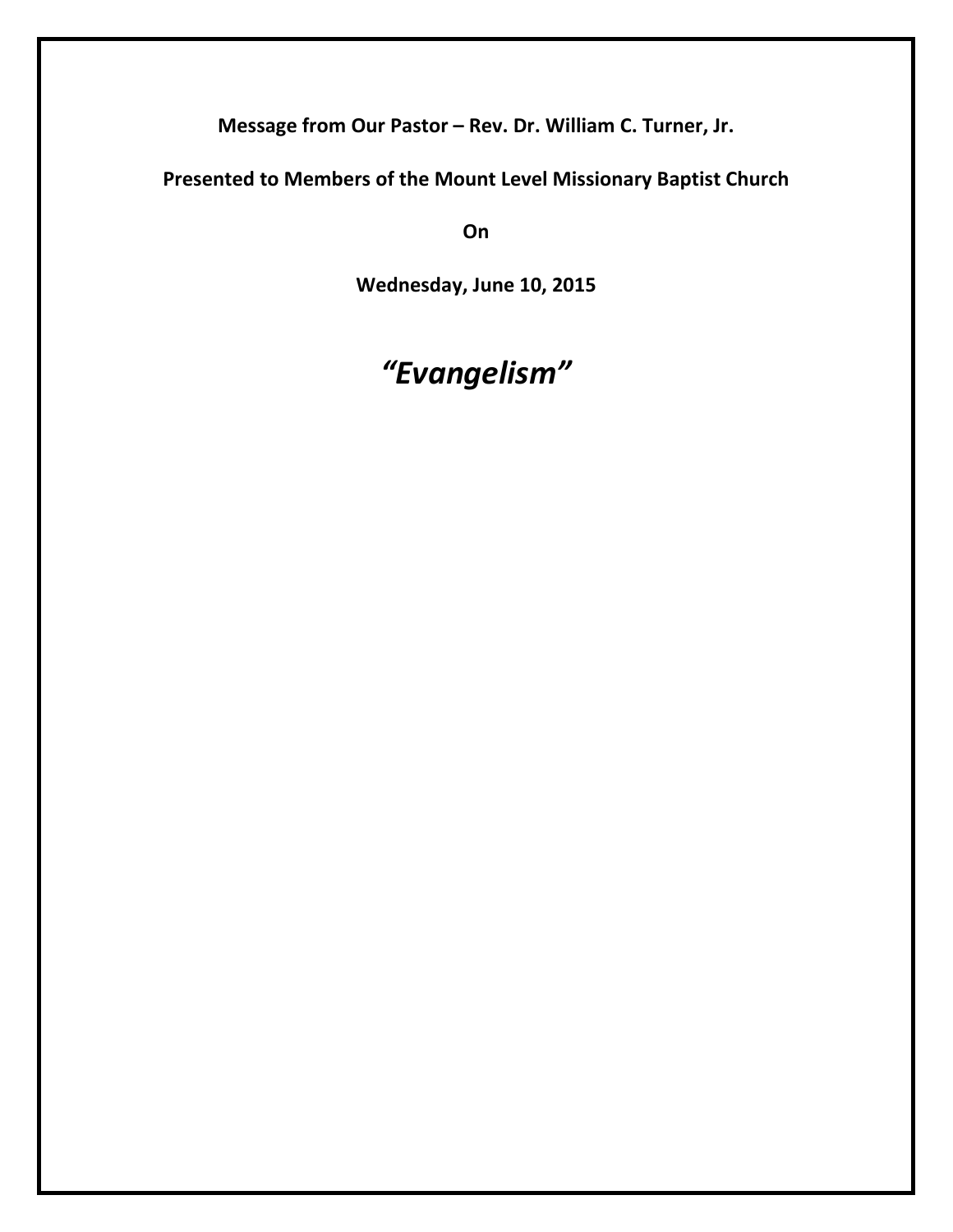Ephesians 4:

3 Endeavoring to keep the unity of the Spirit in the bond of peace.

I was sitting on one of the patios on campus one day.

- It was warm and pleasant, so I didn't want to be inside.
- I looked for a spot that was not on the beaten path--or so I thought—away from the traffic.
- Well you guessed it: first there was a man from the library staff who recognized me and came up to speak.
- I couldn't bring myself to be rude.
- A student came and said he was going to send me a draft of some work to read.
- Again, I couldn't be rude.
- Shortly another student came: he was pastoring.
- We had a previous discussion about the church he serves and some interests I have over historical data.
- He made a comment about the church, in which he used a comment that resonated in a profound manner, and helped me wrap my mind around the word tucked in this text.
- I think it is good for us at this time.

He talked about the work he was doing in the church that was specifically intended to counter what he called "the empty nest syndrome" that is present among the people.

- It stunned me first.
- I have heard the expression used in homes where children leave, and nobody is there but the husband and wife.
- I know that scene intimately, but how does it apply to the church.
- He said it is the next stage before death, and that stunned me as well, because I don't tend to think of myself in that way.
- For a young man, I suppose facing the prospect of all the children leaving and facing retirement, it might look like a stage of waiting for time to expire.

As I thought more about the conversation, it did help me ponder patterns that lack energy and vitality.

- With men they use the term Low T.
- I don't know how that would translate for women; but I know how men can reach an age where they spend a lot of time reminiscing about the past.
- I suppose it is because deep inside we do have a sense that it won't be that long before we "wrap it up."

It occurs to me that a church can get like that as well.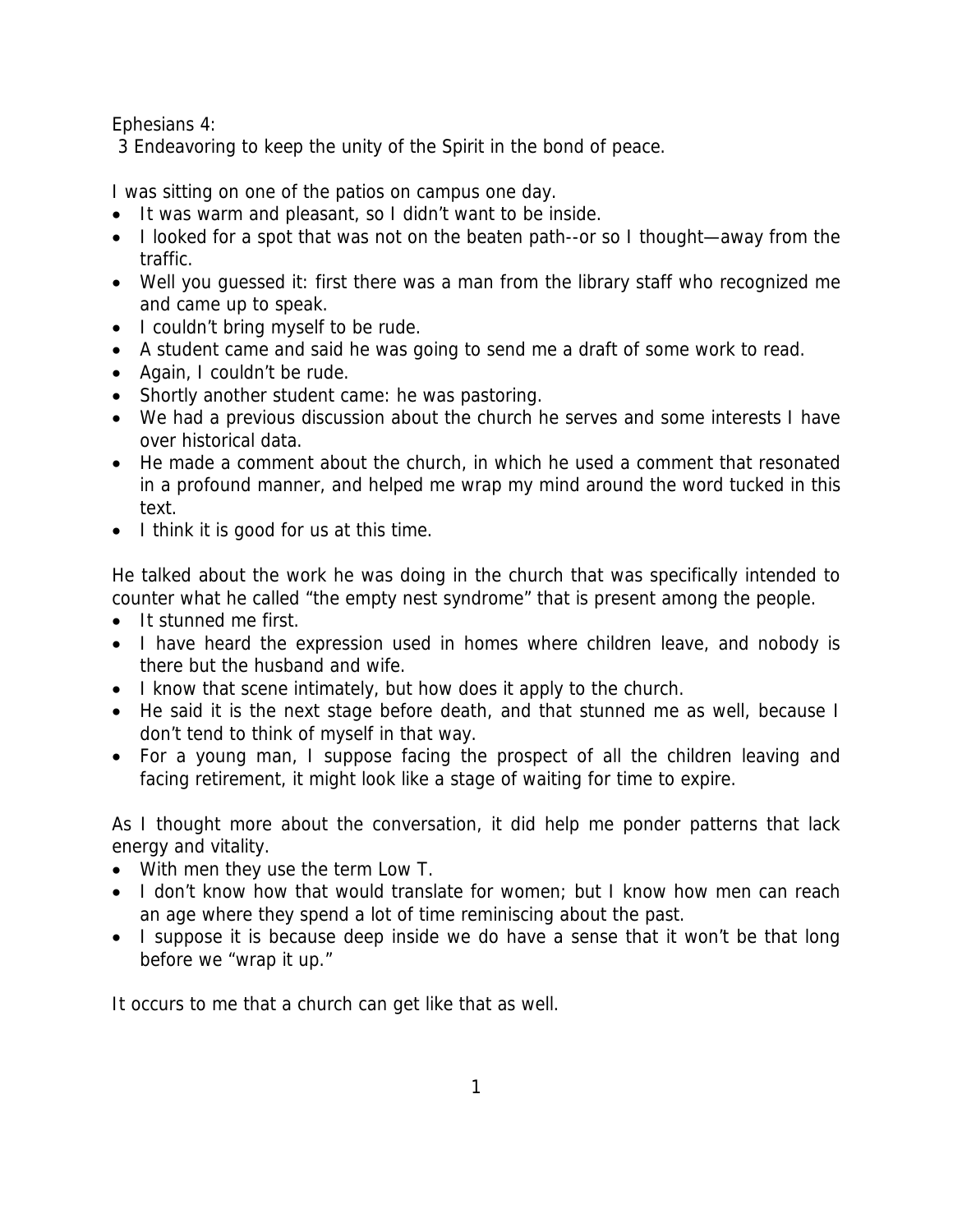- God forbid—and I don't mean no harm—but I don't see any future or excitement in bidding time, presiding over an empty nest, waiting for retirement, or sitting and longing to go home to be with the Lord.
- To take at trip on that Good Ole Gospel Ship.
- I argued with a woman the other day who told me her records showed that I lost my Medicare Eligibility, which is not reasonable.
- So it can't be as long as when I came.
- But to go "…sailing through the air" is another matter.

If what we have cultivated in this house by the grace of God is good only for our day, and our kolor, kin, and kind, we have been disobedient.

- It is not just for this generation, but for those coming behind us.
- We need confidence that God can do at least as good a job on those coming after us as God did on us.
- Jesus did not instruct us to tell our souls to take it easy; rather, he said: Occupy till I come.
- The text before us tells us to, to work, to strive.
- Specifically, it says endeavor to keep the unity of the Spirit in the bond of peace.

Endeavoring, endeavoring, what a word; it implies strategy and intention.

- It calls for the power of the Spirit working in us.
- One of the great fathers of the church talked about knowing the ways of the Spirit through contemplating the Spirit's geography.
- That is following the Spirit's path, tracing the Spirit's steps, looking for the locus of the Spirit, seeing how the Spirit transgresses human boundaries.

The pressure of this text upon us here at Mt. Level is to consider what the worthy endeavor is going forward.

- I do believe it should have something to do with how we are connected to the community around us.
- It seems to me that there should be some resemblance between who is in the house and the surrounding demographics.
- That means, necessarily, learning the Spirit's ways of welcoming difference, showing signs that who is in our midst matters.
- It requires praying and seeking the Lord for how to exhibit interest and care for who is in proximity to us.
- It hinges on the faith and conviction that the Spirit does not work within the body of believers by accident or chance.

In the light of what we have called Vision 150 the time has long since come to obey the Lord's command.

• I quote the original iteration of that document: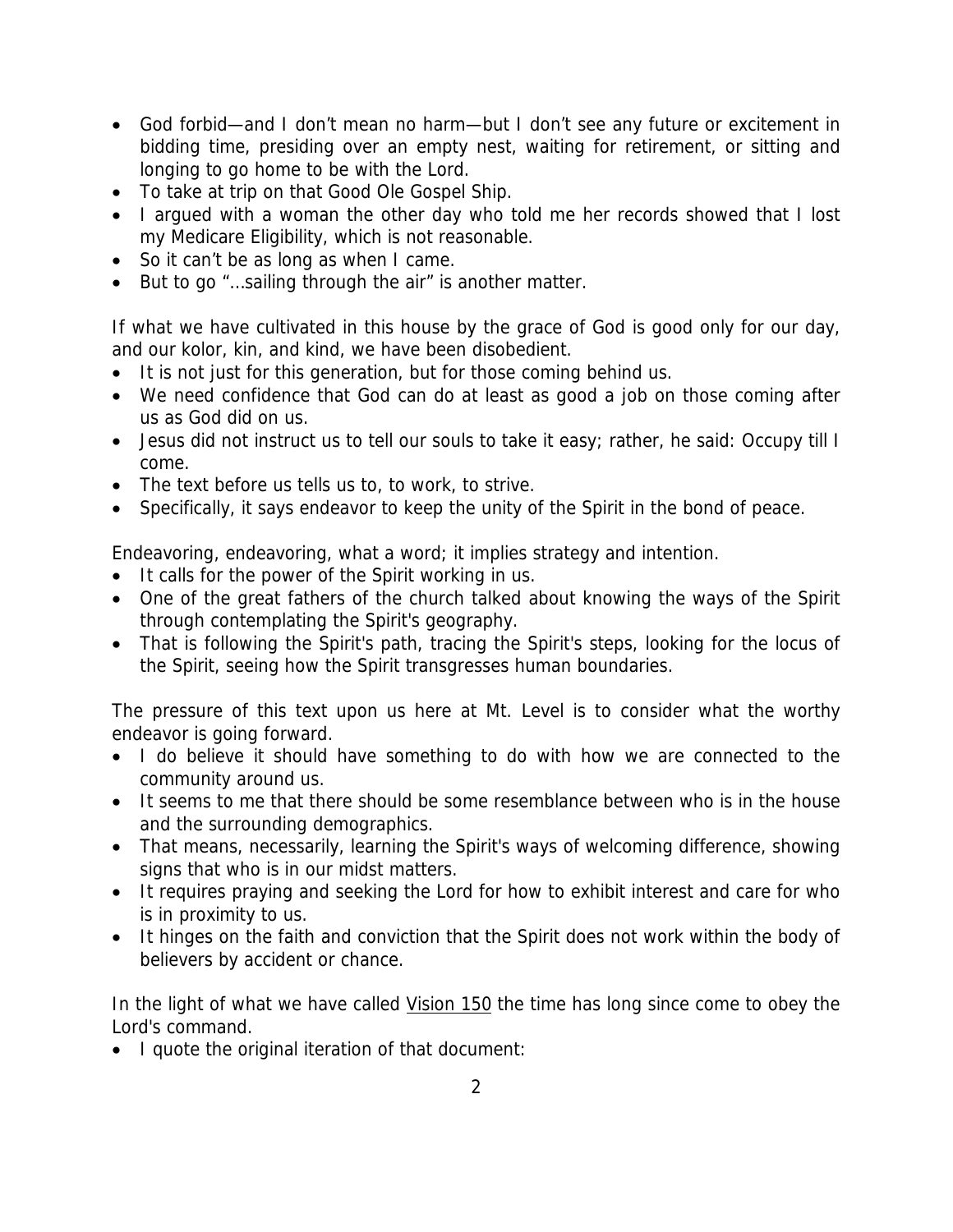- To be responsible disciples of Jesus Christ, our options are limited.
- We must take "spiritual custody" over the space in which we have been planted.
- There is no way to justify sitting on this corner if all we do is preach, sing, praise, and fellowship.
- By these means we are given power, energy, and vigor.
- But with the word that gives our identity is a calling to go into all the world, and the world begins at home.
- All we need to do is look around and we see that nothing has been provided for the people but houses, mortgages, and debt.
- There is nothing for the young ones but an invitation to trouble.
- In the words of The Late Reverend Prathia Hall Wynn: the fist of God is in our back.

Indeed, the hour is at hand.

- However, I am persuaded that little will happen without a deliberate endeavor to which we as a whole are committed.
- Jesus said to us as he did to his disciples: Look out upon the fields, but do not say we have so many months to harvest.
- I tell you, they already are ripe for harvest.
- He says to us as to the disciples: pray to the Lord of the harvest to send laborers into the fields.
- Or, the prayer is: Lord, make me one of those laborers.

Approximately one year ago I received a vision for what I nominated as Saturation Visits.

- I passed it on to our Evangelism Ministry and the Young Adults.
- As I began to make comments and go into details about what I saw, I felt persuaded to let them do it and not to cramp their style.
- I was amazed by their excitement, energy, and creativity.

We turned to Magnolia Point with gratitude to the Evangelism Ministry and to the young people who took the lead

- But our surroundings are much larger, and they continue to grow.
- We have done work at Sandy Ridge School, but even more focus is needed, and it needs to be sustained.
- Thank God for the work of the Wednesday night Ministries, Messiah's House, the Food Pantry, Community Day, the Health Fair, and Transportation
- We have great expectations of Stevens Ministry.
- We do not in any way want to diminish or understate what is being done; indeed we are grateful to God for those making the sacrifice of their service.
- But the mission is not for a handful.
- Nor should it be only episodic.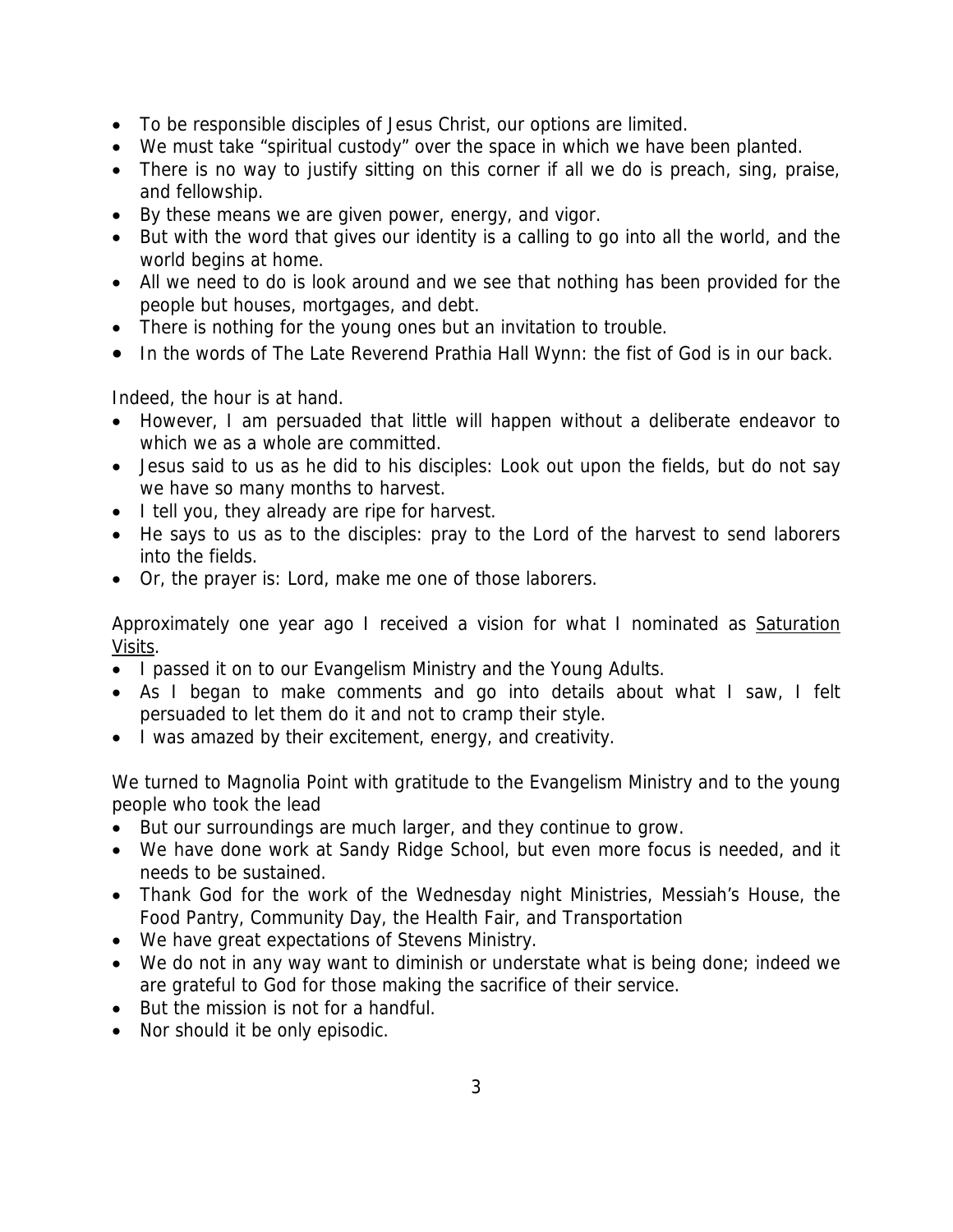I am not saying that no one has talked about such outreach before; I am not saying none have done it before.

- What we did was in part.
- Now we must return and do more.
- We must be a church in mission.
- This push is beyond a Team, or a Committee.
- The effort is to get the whole church involved in ministry.
- Nobody gets a pass.

Do we dare to turn the searchlight on this house?

- Look with boldness to see where the Spirit is attempting to lead us.
- I declare, if we do we will see boundaries erased, transgressed, eliminated, and eradicated.
- In place, we will see bonds of peace—wonderful bonds the Spirit can create.
- There is unity we have not seen and blessings we do not know.

God has given talents, and knows where they are deposited.

- Has told me to go and get them and call for them.
- We have good things planned in this regard for the summer, but we need more.
- The choice in the moment is to obey or rebel.

In the Covenant we read together we "…engage by the aid of the Holy Spirit… to seek the salvation of our kindred and acquaintances."

- That surely extends to the neighboring communities.
- Further, we covenant to "…Strive for the advancement of this church in knowledge and holiness" and to devote ourselves to an "evangelical ministry."
- This is in part the way we respond to the commission given by the Lord to "…go into all the world…"
- We have no choice but to be witnesses if we have received the Spirit.
- And if we have not received the Spirit, we can expect to be feeble.

We put the marquee in the front to draw attention to website.

- But nothing will take the place of direct, personal contact to tell our neighbors: We know you are here, and we care.
- Let's face it: we have lost the connectivity of the past through the large interconnected families, with Millgrove and Hillview Terrace.
- There still is significant connection with Old Farm.
- But most of us drive in and drive out to this church.

## Taking Spiritual Custody

We have proclaimed Spiritual custody over this community, believing that we do not sit here by accident.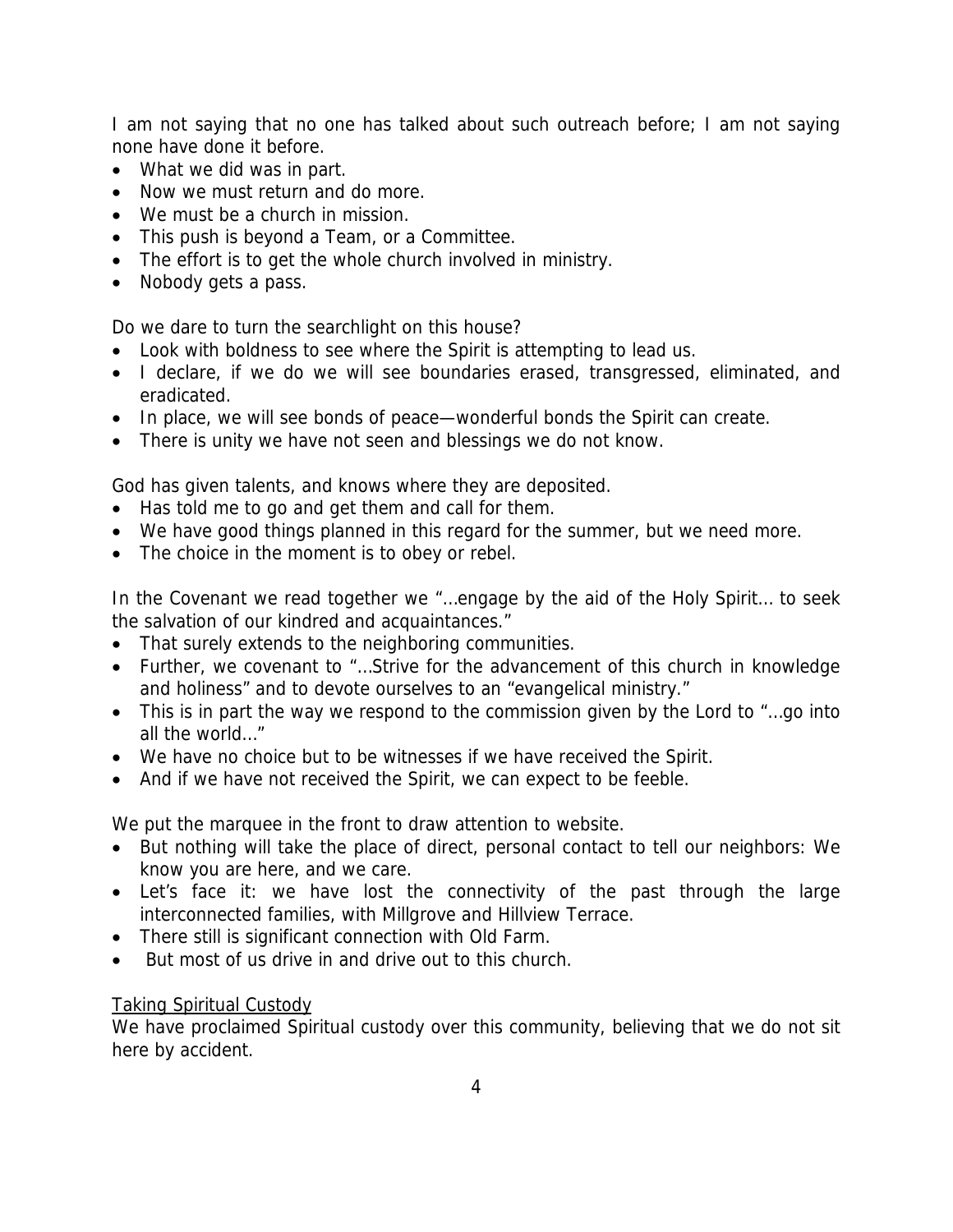- The time has come to make the proclamation a reality.
- While there are those designated to lead in this aspect of ministry, it properly belongs to the entire church.
- Put another way, it is our essential mission.
- The starting point is Jerusalem, then Judea, Samaria, and the utmost parts.

How do we put tissue on this notion?

- What is meant by Saturation?
- It means making direct contact with all who live in proximity of the church, sparing no residence.
- I am talking about a neat and compact item [perhaps a card] that looks like an invitation.
- It needs first to be a clear gesture of welcome to Mt. Level and an invitation to join in discipleship and ministry for those who have no spiritual home.
- It needs to include basic information about the church and a bid to visit us at 316 Hebron or at the website.
- We have a Logo that depicts spiritual custody, corresponding with the angel in the stained glass in the front of the church.

The method I envision is packets of these cards connected to a "cluster" of addresses.

- Clusters will be assembled in such a manner as to cover all the housing in the proximate area of the church.
- The aim is to insure "saturation."
- The encouragement is for persons to set their own time for visits, and to move in groups of at least two if possible.
- A record should be kept of who has taken these packets so there can be reasonable assurance of full coverage.

The card needs to be attractive and give pertinent information: time of service, ministries in which we are involved, and clear ways to respond.

- Some inventory is needed for knowing what responses are being made--whether by telephone, website or whatever.
- Virtual visits from the pastor, the minister and officers can be afforded through the website.
- Provisions should be made for those desiring a visit in the home or at the church.
- Links can be provided to the Food Pantry, the Community Haven [501c3], and Vision 150 to show our endeavors to be connected with the community.

Broadest use should be made of the marquee along with the website.

- Each ministry of the church can present itself.
- We can set times when we pray for needs the community makes known to us, saying when this will be done and uploading the same on the website.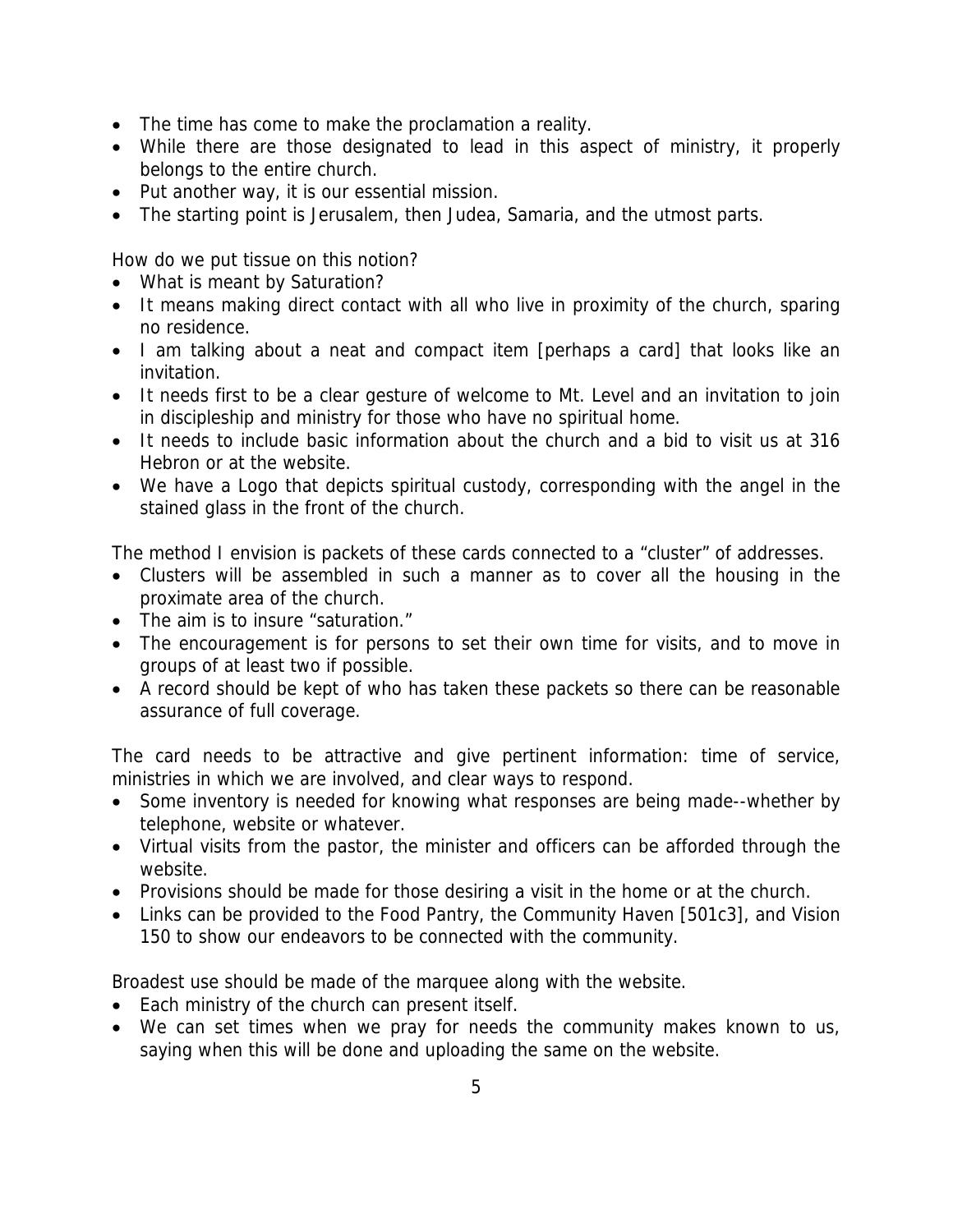- Offerings can be made to the community through the website to include bible study, seminars, and workshops.
- Ministers and others with teaching gifts are encouraged to develop units for inclusion that draw on their expertise.

Upload worship services, concerts, and special features offered by the departments, auxiliaries, and ministries of the church.

- This implies a website ministry led by someone with the gifts and devotion to the same.
- Make provision for members of the community to speak back to us, saying what the needs are and even if there are those who might have gifts to offer the church.

Let us not go another season without a basketball team.

- The youngsters are inquiring.
- Busses are coming in from churches outside this community.
- These are our children.
- Revive the scouting program.
- Look for the many ways to reach our youth.

Before the larger project begins we can make gestures of welcome to the larger community, with features like a small park, a gazebo, a walking trail, picnic area, etc.

- Presently, we look well preserved and off-limits--not inviting to the community.
- While we say differently and know to the contrary in our hearts, optics are important.
- We can consider a temporary facility [like a trailer] for some of the ministry needs, since the old fellowship is offline.

I suggest that this can be explored by the Trustees, and Vision and Planning.

Consider also periodic evangelistic services for the community, perhaps making use of the Friday night hour.

• I am thinking particularly of a Youth Focus.

We are careful to share this aspect of the Vision in advance of the nomination and election cycle that Orders the House for the upcoming year.

- This is so those with gifts in pertinent areas may give timely, prayerful consideration and offer themselves for service where election to office is involved.
- Pray about it if you have not found your place in the service of the Lord.
- We want the new blood as well as the old.
- Don't let it be said: I'm here but not needed, or that some supposed "They" do it all.

There are blessings we cannot receive till we know him in his fullness and believe.